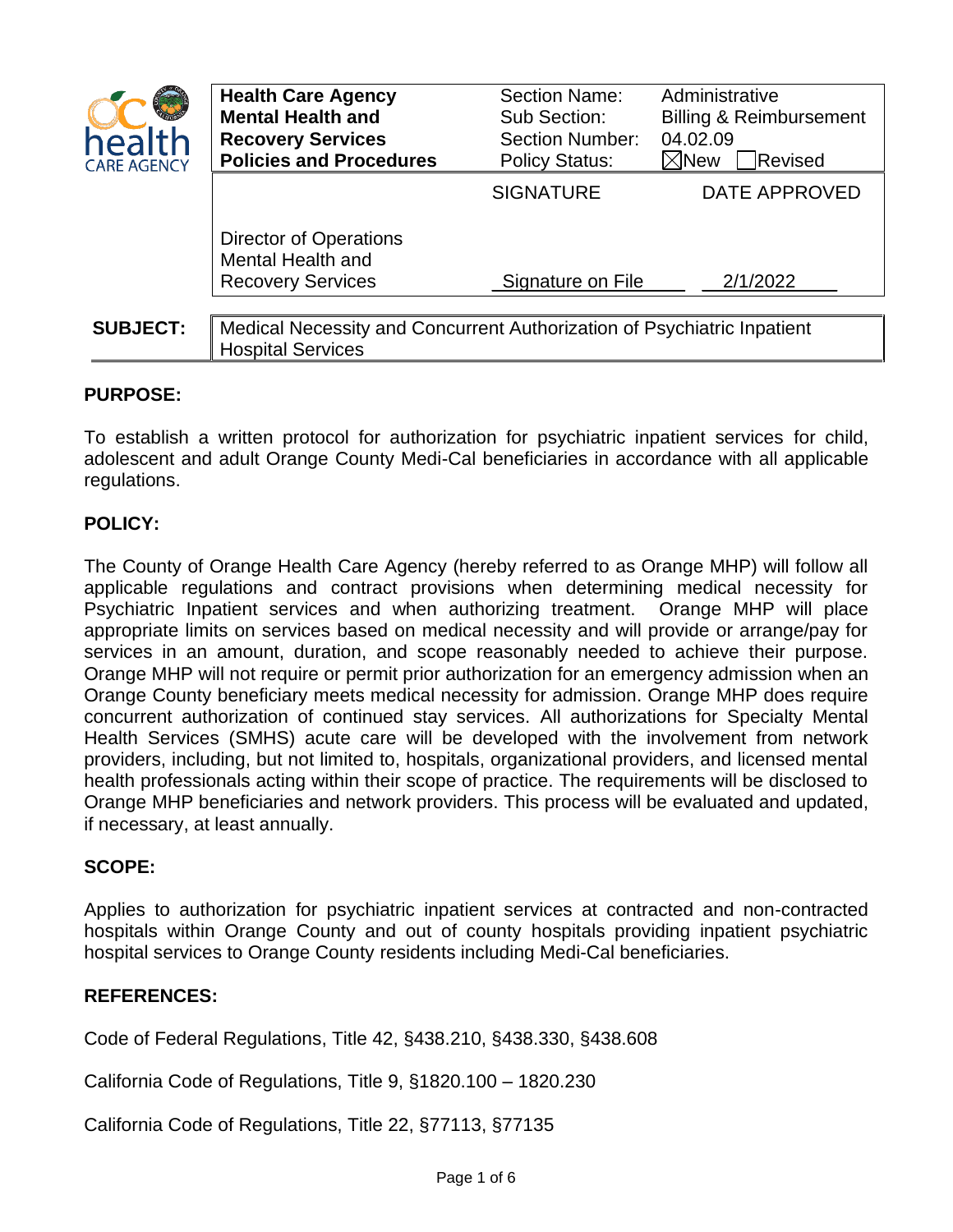California Health and Safety Code (HSC) §1367.01

Contract with Department of Health Care Services (DHCS), Exhibits A, B

[MHSUDS Information Notice 19-026 Authorization of Specialty Mental Health Services](https://www.dhcs.ca.gov/services/MH/Documents/FMORB/MHSUDS_IN_19-026_Authorization_of_SMHS.pdf?_sm_au_=iVVVNRQt5FQTQSp57qBfJK0CNRBH2)

[MHRS P&P 02.02.04 Notice of Adverse Benefit Determination \(NOABD\)](https://www.ochealthinfo.com/sites/hca/files/2022-01/02.02.04%202022%20Notice%20of%20Adverse%20Benefit%20Determination%20%28NOABD%29.pdf)

### **DEFINITIONS:**

Medical Necessity - a set of criteria established in CCR, Title 9, § 1820.205.

#### Admission:

- (1) Must have an included DSM 5/ICD 10 diagnosis (Inpatient Included List) AND
- (2) Both the following criteria:
	- (A) Cannot be safely treated at a lower level of care AND
	- (B) Requires psychiatric inpatient hospital services
		- 1. Has symptoms or behaviors due to a mental disorder that (one or more):
			- a) Represent a current danger to self, others, or significant property destruction.
			- b) Prevent the beneficiary from providing for, or utilizing, food, clothing, or shelter
			- c) Present a severe risk to the beneficiary's physical health
			- d) Represent a recent, significant deterioration in ability to function
		- 2. Require admission for one of the following:
			- a) Further psychiatric evaluation
			- b) Medication treatment
			- c) Other treatment that can reasonably be provided only if the patient is hospitalized

Administrative Days - psychiatric inpatient hospital services provided to a beneficiary who has been admitted to the hospital for acute psychiatric inpatient hospital services, and the beneficiary's stay at the hospital must be continued beyond the beneficiary's need for acute psychiatric inpatient hospital services due to a temporary lack of residential placement options at non-acute residential treatment facilities that meet the needs of the beneficiary, (9, CCR, §1810.202)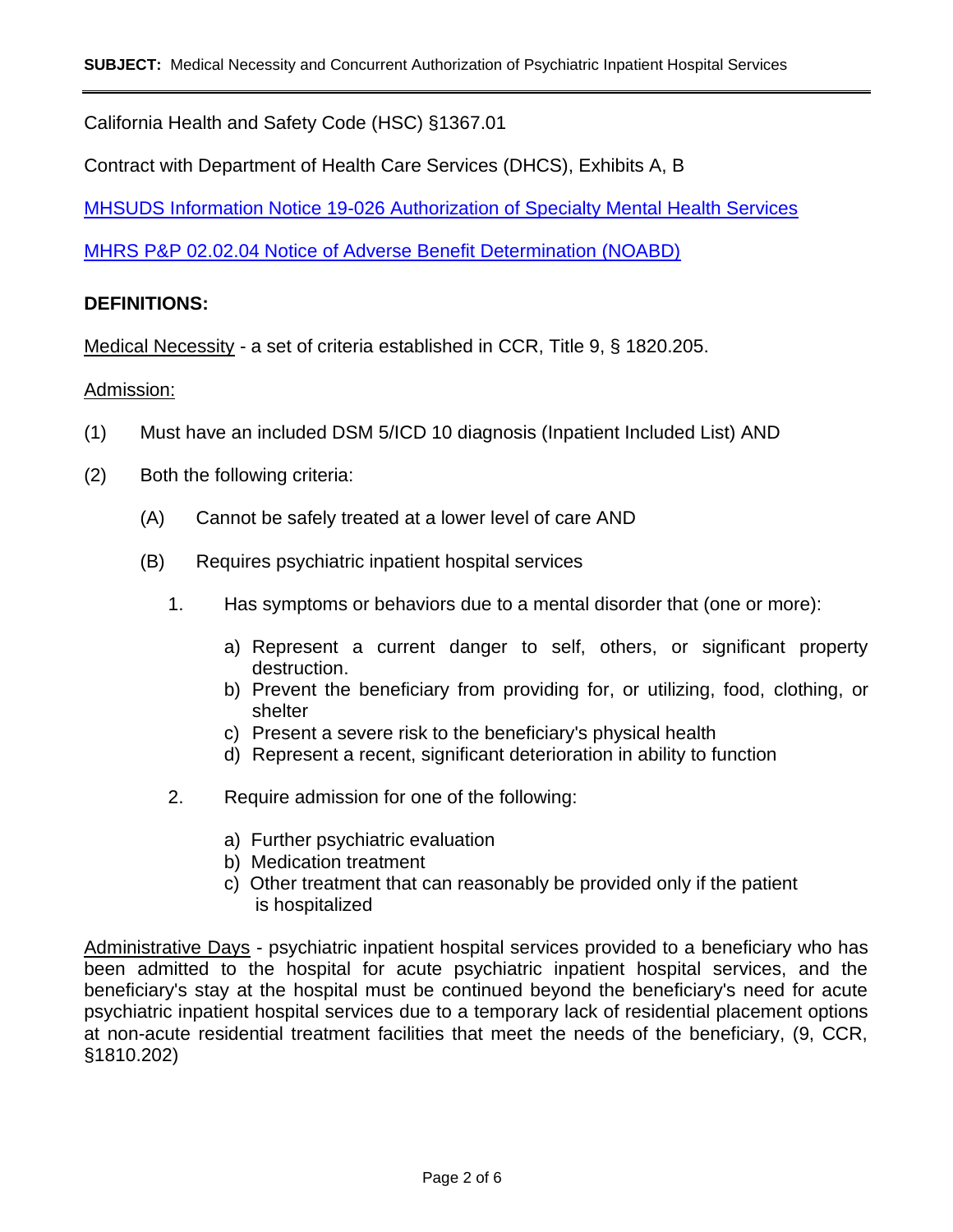#### Continued stay services:

- 1) Continued presence of indications that meet the admission medical necessity criteria;
- 2) Serious adverse reaction to medications, procedures or therapies requiring continued hospitalization;
- 3) Presence of new indications that meet medical necessity criteria; and
- 4) Need for continued medical evaluation or treatment that can only be provided if the beneficiary remains in a hospital

Concurrent Authorization - is permission from Orange MHP or designee to deliver specific services in a specified time frame. It is an agreement to pay for those services when the written record documents that the services were medically necessary. Concurrent authorization must occur immediately upon receipt of information necessary to establish medical necessity. Concurrent authorization is prospective, meaning it applies to services on the day of decision and future service dates.

Utilization Review (UR) - a review of records to ensure the documentation of medical necessity so that payment decisions are consistent with Orange MHP, State, and Federal standards. UR is retrospective and is part of Orange MHP compliance program to help prevent waste, fraud, and abuse in claiming. Adverse Benefit Determinations that result from UR will result in denial of payment or payment recoupment and will be documented in writing using the most current version of a Notice of Adverse Benefit Determination (NOABD).

Retrospective Authorization - a review of the record and a payment authorization determination after the service was provided. Retrospective Authorization is permitted in the following limited circumstances when concurrent authorization is not possible:

- 1) When Medi-Cal eligibility is determined retroactively after the service was provided
- 2) When errors in the Medi-Cal Eligibility Data System (MEDS) are identified after the service
- 3) When a beneficiary fails to identify a payor, which is later determined to be Medi-Cal
- 4) When a beneficiary has more than one health care coverage and a payment determination cannot be made until after the service has been provided and another payor processed a claim

Notice of Adverse Benefit Determination (NOABD) - Form used to notify the requesting provider, and give the enrollee written notice of any decision by the Plan to deny or delay a service authorization request, or to authorize a service in an amount, duration, or scope that is less than requested. There are multiple versions of this form, to be used depending on the situation.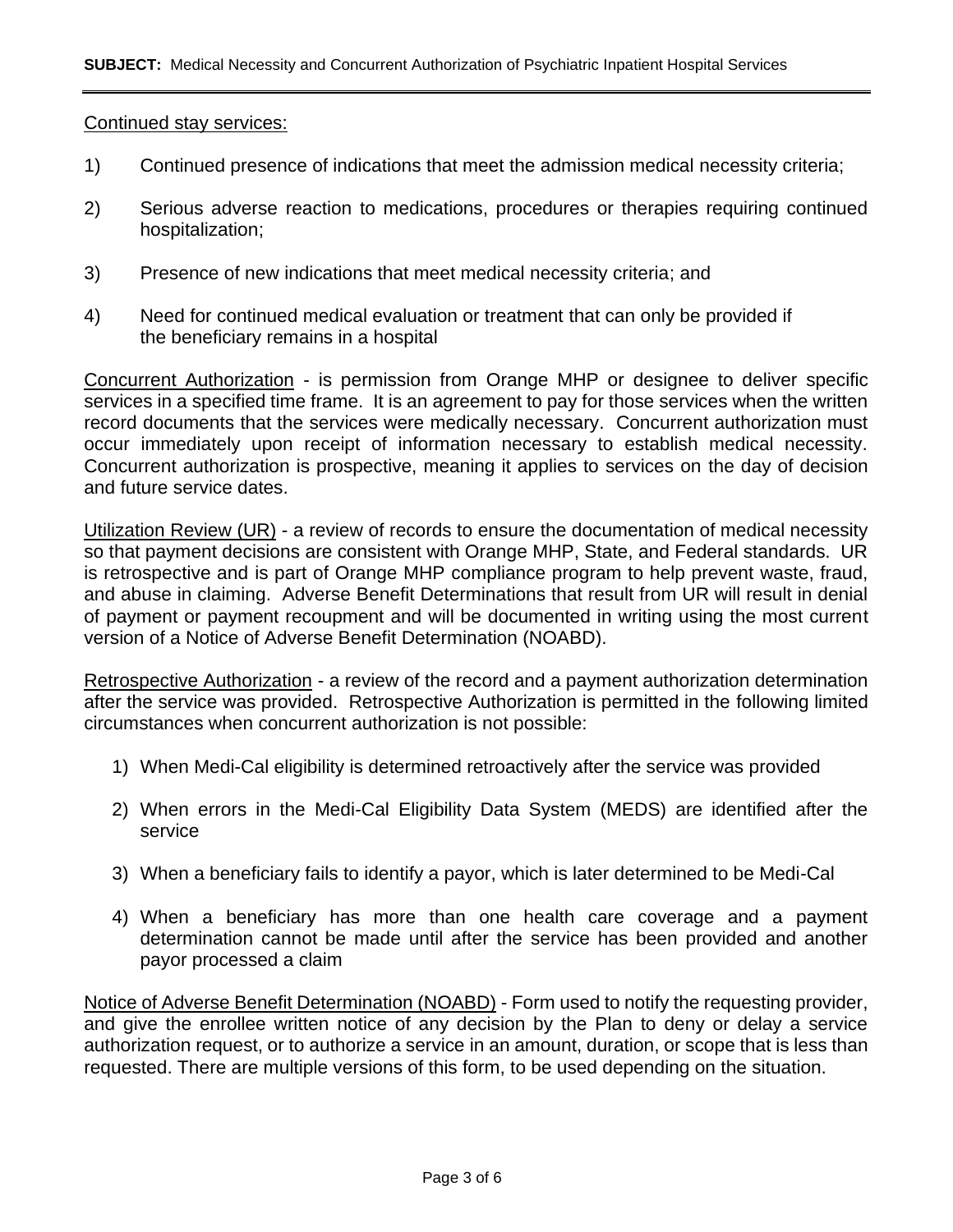### **PROCEDURE:**

- I. Notification of Admission
	- A. In order to provide timely concurrent authorization as required by regulation, Orange MHP requires hospital providers to notify the MHP upon admission of an Orange County resident including Medi-Cal beneficiaries for Psychiatric Inpatient Hospital Services. The admitting facility must notify Orange MHP designee, Beacon Health Options of California, Inc. (Beacon) at (800) 723-8641 upon admission.
		- 1. MHP uses the state's MEDS file for identifying county of financial responsibility.
	- B. Emergency psychiatric services do not require authorization for the day of admission, provided the beneficiary meets medical necessity criteria.
	- C. The Orange MHP designee will authorize payment, upon notification by a hospital, for out-of-network services when a beneficiary of the Orange MHP, with an emergency psychiatric condition, is admitted to a hospital, or Psychiatric Health Facility (PHF), to receive psychiatric inpatient hospital services or PHF services.
	- D. Prompt notification is required so that Orange MHP designee staff may provide concurrent authorization for continued stay days, without which claims for continued stay will be denied.
- II. Concurrent Authorization
	- A. Upon notification of admission and documentation that the beneficiary continues to meet medical necessity for inpatient psychiatric services, Orange MHP designee staff will provide the facility with a written concurrent authorization for one to five calendar days of service.
	- B. During regular business hours, Orange MHP designee staff will review the facility's documentation or review the case with the facility by phone to complete the Psychiatric Inpatient Concurrent Authorization. Record submission will be by fax to 866-308-3074 or by secure email to BHSInpatient@ochca.com
	- C. Prior to the end of any authorization period, the facility must submit clinical documentation sufficient for Orange MHP designee to establish that any additional services requested by the facility are medically necessary for acute days and to for claims to be reimbursed for Federal Financial Participation. Continued stay days provided prior to authorization will be denied.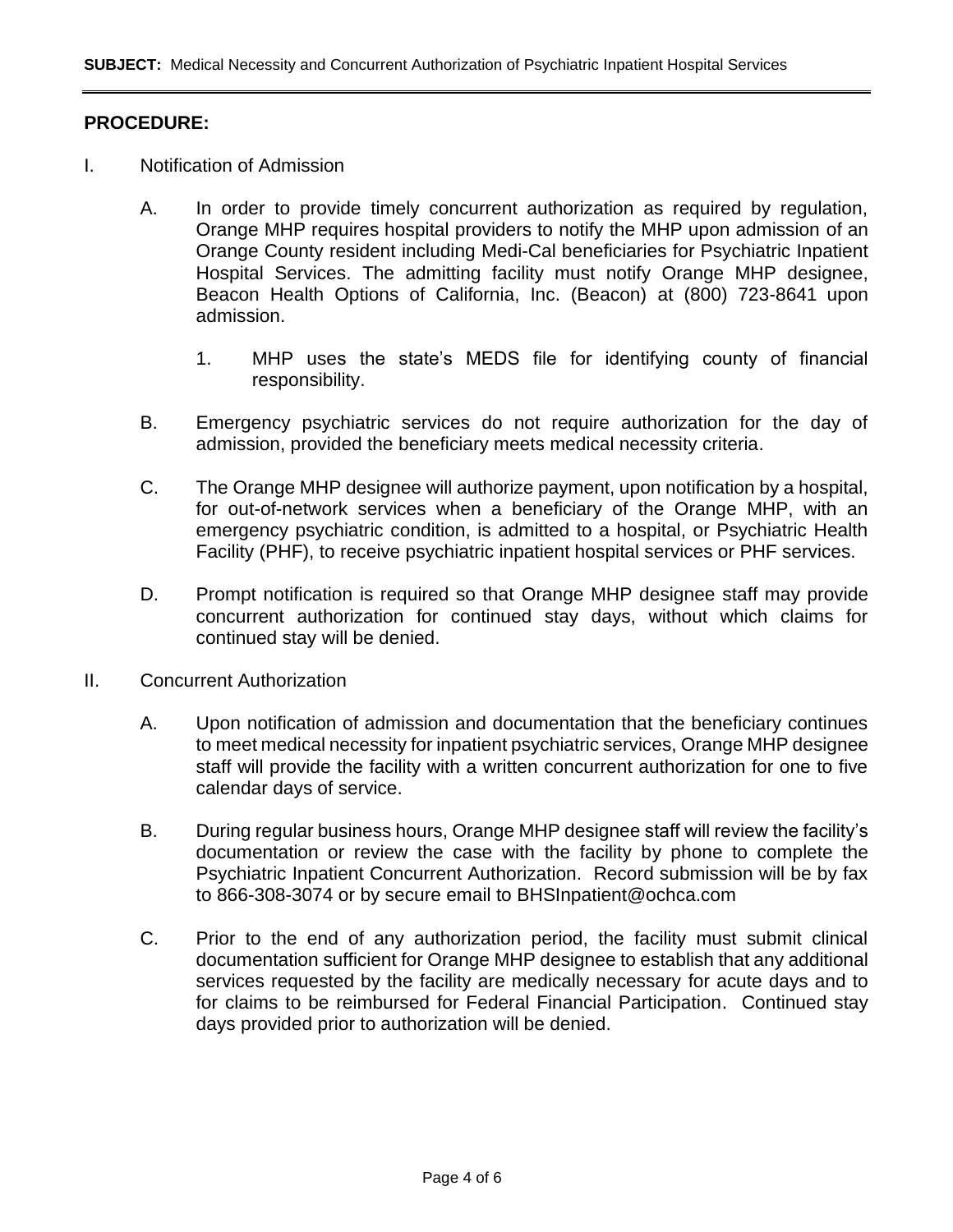### III. Utilization Review (UR)

- A. Orange MHP staff will review the written record as quickly as possible after submission. Whenever possible, written documentation will be reviewed prior to the concurrent authorization.
- B. Orange MHP Mental Health and Recovery Services (MHRS) Adult and Older Adult (AOA) Inpatient Services Managed Care UR may result in payment denial to the facility when documentation submitted by the facility is inconsistent with that provided during concurrent review.
- IV. Retrospective Authorization
	- A. Requests for Retrospective Authorization must be forwarded to Orange MHP MHRS AOA Inpatient Services Managed Care staff, who will review the reason for the request to determine if it qualifies for Retrospective Authorization.
	- B. Orange MHP MHRS AOA Inpatient Services Managed Care staff will complete UR of documentation submitted to determine whether the service was medically necessary. Staff will make an authorization decision within 5 business days of receipt of documentation.
	- C. Orange MHP MHRS AOA Inpatient Services Managed Care will notify the beneficiary or legal representative and the provider of the authorization decision in writing no more than 30 calendar days of receipt of documentation reasonably necessary to make a payment determination, unless a notice of adverse benefit determination (NOABD) is made, in which case notification is made within 24 hours of the decision.
- V. Administrative Days
	- A. When administrative days are requested, the Orange MHP designee ensures the beneficiary no longer meets medical necessity criteria for acute psychiatric hospital services.
	- B. Orange MHP MHRS AOA Inpatient Managed Care will review that the hospital has documented having made at least one contact to a non-acute treatment facility per day (except weekends and holidays), starting with the day the beneficiary is placed on administrative status.
	- C. Orange MHP MHRS AOA Inpatient Managed Care will ensure once five contacts have been made and documented, any remaining days within the seven consecutive day period from the day the beneficiary is placed on administrative day status can be authorized.
	- D. Orange MHP MHRS AOA Inpatient Managed Care can waive the requirements of five contacts per week if there are fewer than five appropriate, non-acute residential treatment facilities available as placement options for the beneficiary.